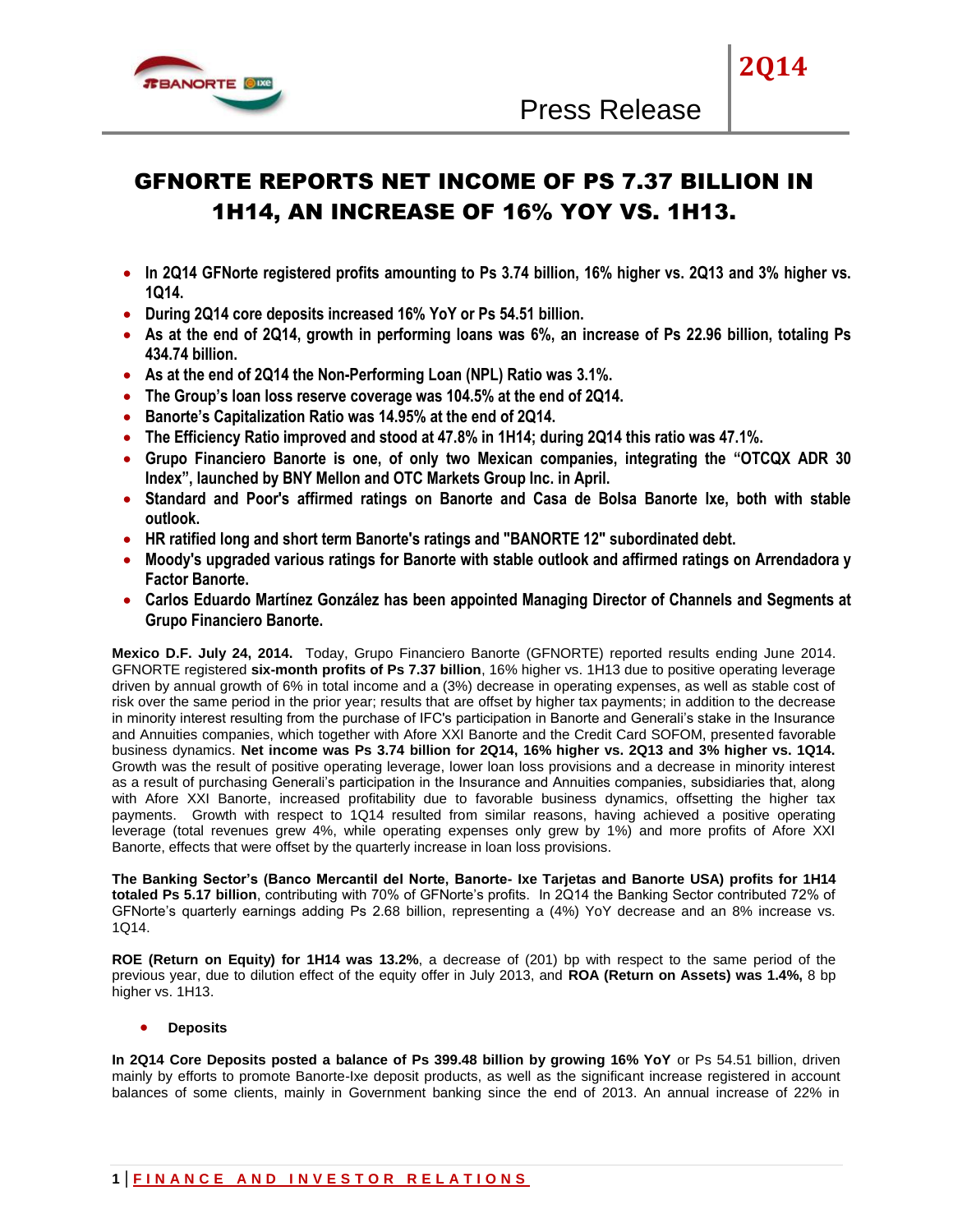

Demand deposits and 5% in Retail Time deposits was achieved. During the quarter, core deposits increased by 4% or Ps 13.88 billion vs. 1Q14 due to the 4% growth in demand deposits while retail time deposits increased 2%.

#### **Net Interest Income**

**Net Interest Income for 1H14 amounted to Ps 20.78 billion,** 12% higher vs. 1H13 due to a better loan mix resulting from growth in the Consumer portfolio; lower cost of funding due to: i) growth in core deposits, ii) a 100 bp decline in the reference rate, and iii) payment of two subordinated obligations (August 2013 and April 2014) and the syndicated loan (July 2013); as well as an increase in net interest income of the Insurance and Annuities companies. On a yearly basis Net Interest Income amounted to \$10.43 billion pesos, increasing 11% YoY, mainly because of the reasons already mentioned. On a quarterly basis, net interest income increased 1% due to a better loan mix; lower cost of funding resulting from growth in deposits and the prepayment of preferential subordinated obligations in April 2014; effects offset by the decrease in net interest income of Insurance and Annuities companies.

**Loans**

At the end of 2Q14, **Performing Loans grew 6% annually**, increasing Ps 22.96 billion with an ending balance of Ps 434.74 billion. The loan portfolio shows slower growth rates compared to the previous year mainly due to the economic weakness recorded in 2013 and in the first months of 2014, as well as to prepayments received by corporate clients. However, the Performing Loan portfolio still grew faster than the economy. In the quarter, this portfolio increased 2%, as a result of growth in housing, payroll, government, corporate and credit card portfolios.

**The Financial Group's Past Due Loan Ratio was 3.1% at 2Q14**, 97 bp higher than that of 2Q13 and 14 bp higher than in 1Q14. The annual increase is explained by higher PDL ratios in all segments, except Government loans; while the quarterly growth results from higher past due balances in all portfolios except in Mortgage, Corporate and Government. Excluding the exposure to the housing developers with financial problems, **the PDL ratio was 1.8%,** 20 bp above the level of a year ago and 10 bp higher than the PDL ratio in 1Q14.

GFNorte ended 2Q14 with past due loans amounting Ps 14 billion, 54% higher vs. 2Q13, mainly due to higher corporate delinquencies - mainly the housing developers' exposure - coupled with growth in past due loans of SMEs, Payroll, Mortgages, Credit Cards, and Car loans related to the economic slowdown. The quarterly growth of 7% is mainly due to an increase in past due loans for SMEs, Payroll, Corporate, Credit cards, Mortgages and Car loans. **The Group's loan loss coverage ratio was 104.5%** at the end of 2Q14, decreasing (53.3 pp) YoY and (1.3 pp) QoQ.

**Efficiency** 

**The Efficiency Ratio improved and stood at 47.8% in 1H14,** (4.4 pp) below the previous year. **In 2Q14, the Efficiency ratio was 47.1%**, decreasing (3.3 pp) YoY and (1.4 pp) QoQ, due to lower Operating Expenses as a result of tighter expense management, coupled with the increase in Total Income.

### **Capitalization**

Banco Mercantil del Norte's Capitalization Ratio was 14.95% at the end of 2Q14, with a Tier 1 ratio of 13.35% and a Core Tier 1 ratio of 12.31%.

#### **Other Subsidiaries**

In 1H14, **Long Term Savings**, comprised of Afore XXI Banorte and the Insurance and Annuities companies, **contributed Ps 1.6 billion** to the Financial Group's earnings, 87% higher vs. 1H13; while the quarterly contribution to earnings was Ps 782 million, 123% higher vs. 2Q13 and (4%) lower vs. 1Q14. Both annual and quarterly growth rates derived from greater dynamics in all businesses, while the quarterly declined vs. 1Q14 was due to the decrease in profits of the Insurance Company. In addition, annual growth came from the reduction in minority interest from the purchase of Generali's 49% stake in the Insurance and Annuities companies. If GFNorte's stake in these entities was considered at 100% for both periods, annual growth would have been 53% for the Insurance and 63% for the Annuities companies.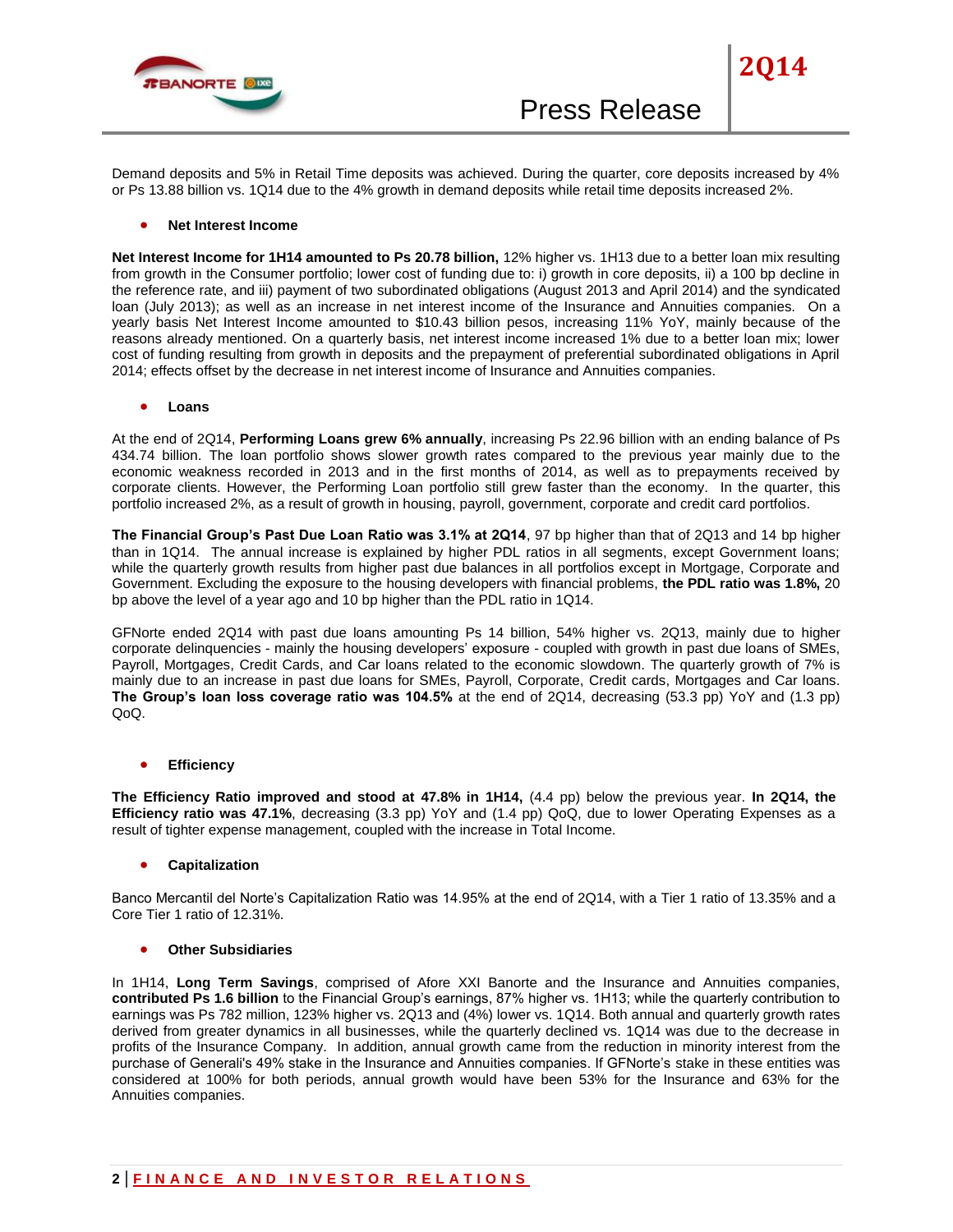

**Banorte - Ixe Tarjetas,** a subsidiary of Banco Mercantil del Norte, reported profits of Ps 888 million for 1H14, 50% higher than that reported in 1H13. Quarterly profits were Ps 512 million, 56% higher YoY and 36% QoQ. Annual growth comes from increased revenues from higher volumes and fees; while quarterly growth came from higher interest income and lower provisions and operating expenses.

**The Brokerage Sector** (Casa de Bolsa Banorte Ixe and Operadora de Fondos Banorte Ixe) accumulated profits in 1H14 of Ps 459 million, an increase of 19% vs. 1H13 driven by better net interest income and lower non-interest expenses, offsetting the decrease in non-interest income (trading revenues) and higher tax payments; while the quarterly contribution to earnings was Ps 256 million, increasing by 83% YoY and 26% QoQ. Annual growth came from similar dynamics as those already mentioned. The performance vs. 1Q14 is explained by the significant increase in trading revenues and the reduction in non-interest expenses.

**Sofom and Other Finance Companies** comprised of Arrendadora y Factor Banorte, Almacenadora Banorte and Solida Administradora de Portafolios, recorded profits in 1H14 of Ps 201 million. Quarterly profits were Ps 58 million.

#### **Recent Events**

#### **Shareholders' Assembly.**

#### Annual:

.

On April 25 GFNorte's Annual General Shareholders' Meeting was held, with a 91.08% representation of the total subscribed and paid shares of the Company's capital. The resolutions adopted by the Assembly were:

- 1. Approval of the reports referred in section IV, Article 28 of the Securities Market Law, corresponding to the year ended December 31, 2013.
- 2. Distribution of the net income for 2013 amounting to Ps 13.75 billion, of which Ps 313.16 million were applied into the Legal Reserve and Ps 13.44 billion into the Retained Earnings from prior Years.
- 3. Approval of the Board of Directors' composition of 15 Regular Members, and, if necessary, their respective Alternate Members, by appointing the following persons for the 2014 business year and evaluating the independence of the members mentioned below since they do not fall within the restrictions stated in the Securities Market Law, as well as the capacity of the Independent and related proprietary board members, pursuant to the Best Corporate Practices Code.

| <b>PROPRIETARY MEMBERS</b>   |          |             | <b>ALTERNATE MEMBERS</b>     |             |  |
|------------------------------|----------|-------------|------------------------------|-------------|--|
| Guillermo Ortiz Martínez     | Chairman | Related     | Jesús O. Garza Martínez      | Related     |  |
| Graciela González Moreno     |          | Patrimonial | Alejandro Hank González      | Patrimonial |  |
| David Villarreal Montemayor  |          | Patrimonial | José Maria Garza Treviño     | Independent |  |
| Everardo Elizondo Almaquer   |          | Independent | Alberto Halabe Hamui         | Independent |  |
| Alfredo Elías Ayub           |          | Independent | <b>Isaac Becker Kabacnik</b> | Independent |  |
| Herminio Blanco Mendoza      |          | Independent | Manuel Aznar Nicolin         | Independent |  |
| Adrián Sada Cueva            |          | Independent | Eduardo Livas Cantú          | Independent |  |
| Patricia Armendáriz Guerra   |          | Independent | Roberto Kelleher Vales       | Independent |  |
| Armando Garza Sada           |          | Independent | Ramón A. Leal Chapa          | Independent |  |
| Héctor Reyes Retana y Dahl   |          | Independent | Julio César Méndez Rubio*    | Independent |  |
| Juan Carlos Braniff Hierro   |          | Independent | Guillermo Mascareñas Milmo   | Independent |  |
| Miguel Alemán Magnani        |          | Independent | Lorenzo Lazo Margain         | Independent |  |
| Alejandro Burillo Azcárraga  |          | Independent | Alejandro Orvañanos Alatorre | Independent |  |
| Juan Antonio González Moreno |          | Patrimonial | Juan Antonio González Marcos | Patrimonial |  |
| Alejandro Valenzuela del Río |          | Related     | José Marcos Ramírez Miquel   | Related     |  |

\*Last June 10, 2014, it was informed to the CNBV that Julio César Méndez Rubio resigned to the board, who until that date was Alternate Independent Member of the boards of Grupo Financiero Banorte, S.A.B. de C.V. and Banco Mercantil del Norte, S.A.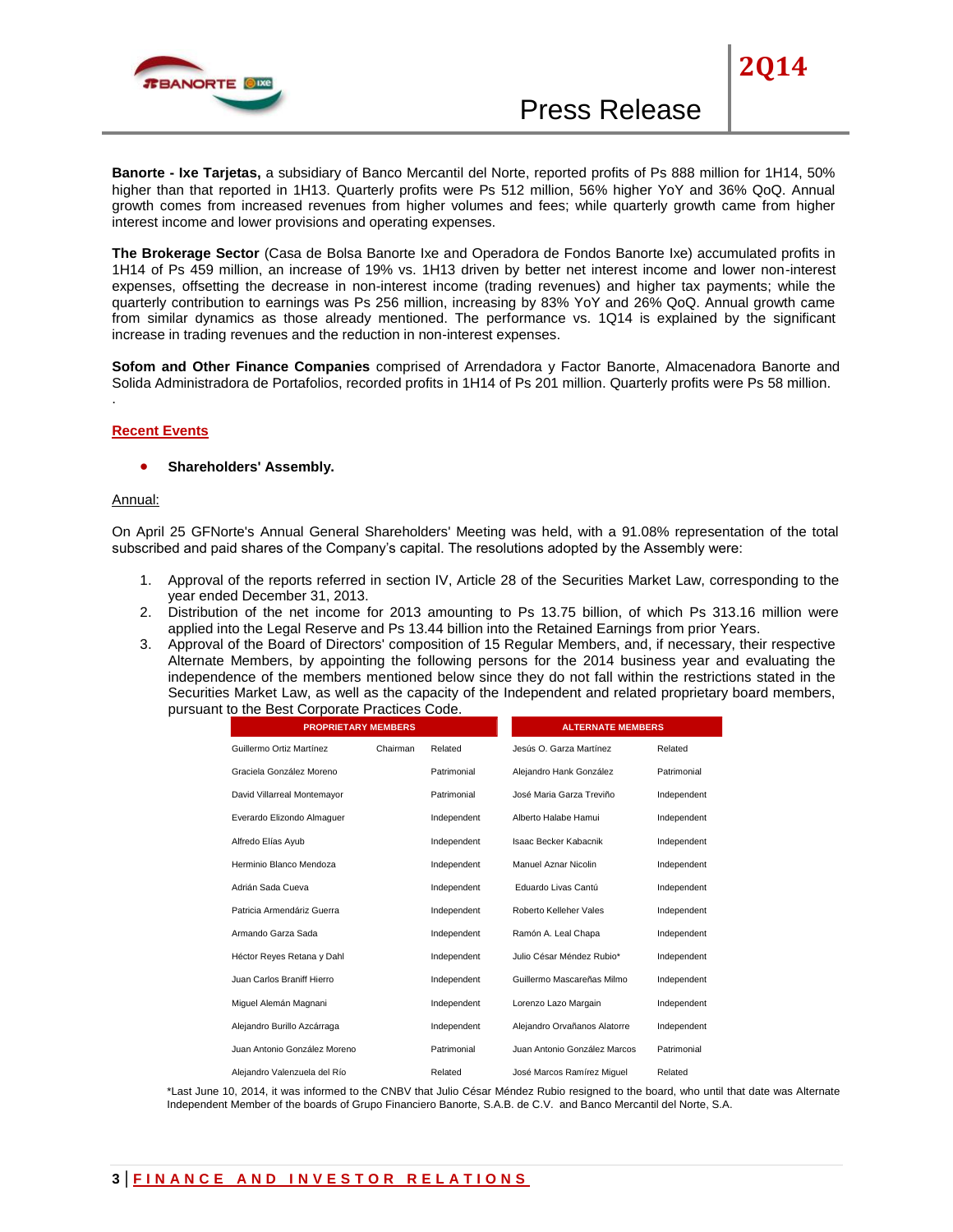

Hector Ávila Flores was designated as Secretary of the Board of Directors; but, he is not a board member.

- 4. Members of the Committee that will have the functions of the Audit and Corporate Practices, including its Chairman, were designated.
- 5. Members of the Risk Policies Committee, including its Chairman, were designated.
- 6. Approval to allocate the amount of Ps. 3.80 billion, equivalent to 1.5% of the Financial Groups' market capitalization value as of December 2013, charged against equity, to purchase Company's shares during 2014, subject to the Treasury's Policy for Transactions with Shares.

#### Extraordinary:

On July 4, GFNorte's Extraordinary General Shareholders' Meeting was held, with a 93.13% representation of the total subscribed and paid shares of the Company's capital, some of the resolutions adopted by the Assembly were:

- 1. Modify Article Second of GFNorte's By-laws, in order to modify the legal denomination of Seguros Banorte Generali and Pensiones Banorte Generali to Seguros Banorte and Pensiones Banorte respectively, and as a result, subscribe a new Agreement of Shared Responsibilities. The aforementioned, derived from the acquisition of the remaining 49% of the equity representative common shares of the Insurance and Annuities companies previously held by Assicurazioni Generali S.p.A.
- 2. Reform GFNorte's By-laws in order to adapt them to the new Law Regulating Financial Groups, and as a result, subscribe a new Agreement of Shared Responsibilities; furthermore, carry out the total exchange of shares representing GFNorte's equity, so these comply with the requirements set forth in Article Eleventh of the By-laws.
- **Changes to the Consolidated P&L statement related to the accounting of the results of investments in securities valuation of the Insurance and Annuities companies.**

During 2Q14, **GFNorte** reclassified the result for "valuations" of investments in securities held by the Insurance and Annuities companies **from the Trading Income line to the Net Interest Income line** in the consolidated P&L statement. These companies' investments, classified as held to maturity and denominated in UDIs, change in value by reflecting the variation in the value of the UDI (inflation indexed unit of account) for the period.

Previously, **GFNorte** presented this "securities investment valuations" result in the Trading Income line – under "Fair Valuation of Securities", following the methodology used by Insurance and Annuities companies to present this information in their financial statements. However, given its origin; and, with the intention to standardize the grouping criteria of all operations of the Financial Group's subsidiaries; and, with approval of the External Auditor, this valuation result will now be reported as part of Net Interest Income under the Interest Income line in GFNorte's consolidated P&L Statement. This reclassification was carried out retroactively in order to allow comparisons of prior quarters. For further information, refer to the Net Interest Income section.

#### **Inclusion of GFNorte in the OTCQX30 Index.**

On April 9 BNY Mellon and OTC Markets Group Inc. launched the OTCQX ADR 30 Index ("OTCQX30"), composed by the 30 most relevant ADRs in the market, in terms of market capitalization, volume and liquidity. Some of the companies included are: AXA, Adidas, Roche, among others. Grupo Financiero Banorte is one, of only two Mexican companies, included in this index. The inclusion of our Level 1 ADR in this index will provide more visibility and liquidity to our program.

#### **Credit Ratings.**

#### Standard and Poor's affirmed ratings on Banorte and Casa de Bolsa Banorte Ixe, both with stable outlook.

On April 30, 2014, Standard & Poor's affirmed Banorte's 'BBB' long-term and 'A-2' short-term global scale and 'mxAAA/mxA-1+' long- and short-term national scale ratings. The rationale was: greater franchise value, lower concentration in government loans, increase to 95% of federal guarantees in government loans, adequate risk position and adequate risk-adjusted capitalization.